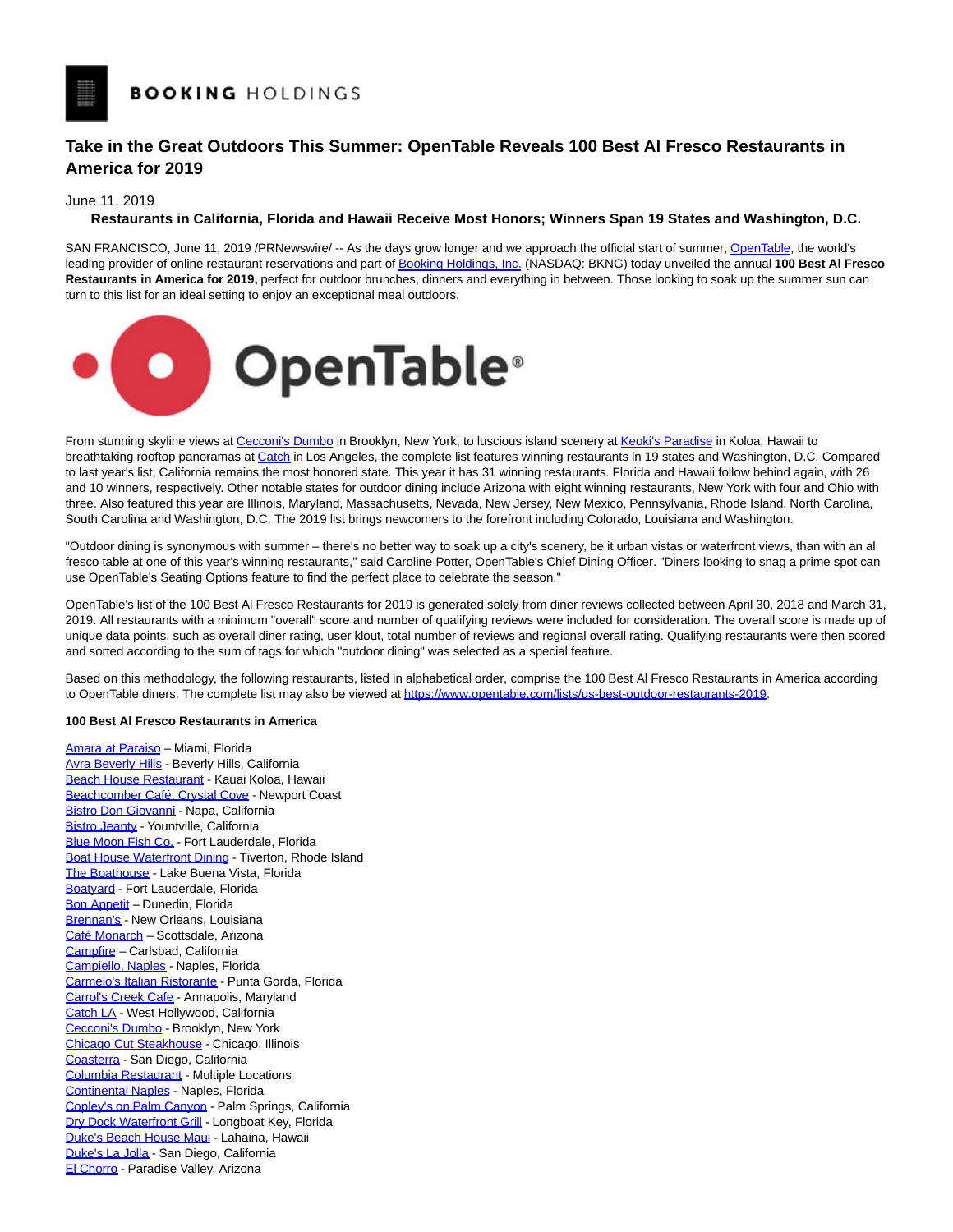[El Five -](https://c212.net/c/link/?t=0&l=en&o=2492016-1&h=2249813010&u=https%3A%2F%2Fwww.opentable.com%2Fr%2Fel-five-denver&a=El+Five) Denver, Colorado [Farm & Table -](https://c212.net/c/link/?t=0&l=en&o=2492016-1&h=2125935910&u=https%3A%2F%2Fwww.opentable.com%2Ffarm-and-table&a=Farm+%26+Table) Albuquerque, New Mexico [Farmer's Table -](https://c212.net/c/link/?t=0&l=en&o=2492016-1&h=1177913456&u=https%3A%2F%2Fwww.opentable.com%2Ffarmers-table-reservations-boca-raton&a=Farmer%27s+Table) Boca Raton, Florida [Farmers Fishers Bakers –](https://c212.net/c/link/?t=0&l=en&o=2492016-1&h=2557872296&u=https%3A%2F%2Fwww.opentable.com%2Fr%2Ffarmers-fishers-bakers-washington&a=Farmers+Fishers+Bakers) Washington D.C. [Farmhouse at Rogers Gardens -](https://c212.net/c/link/?t=0&l=en&o=2492016-1&h=2483115853&u=https%3A%2F%2Fwww.opentable.com%2Fr%2Ffarmhouse-at-rogers-gardens-corona-del-mar&a=Farmhouse+at+Rogers+Gardens) Corona Del Mar, California [Fleet Landing Restaurant & Bar -](https://c212.net/c/link/?t=0&l=en&o=2492016-1&h=3637511324&u=https%3A%2F%2Fwww.opentable.com%2Ffleet-landing-restaurant-and-bar&a=Fleet+Landing+Restaurant+%26+Bar) Charleston, South Carolina **Fleetwood'sOn Front St.** - Lahaina, Hawaii [Foreign Cinema -](https://c212.net/c/link/?t=0&l=en&o=2492016-1&h=2352562723&u=https%3A%2F%2Fwww.opentable.com%2Fr%2Fforeign-cinema-san-francisco&a=Foreign+Cinema) San Francisco, California [The Front Yard -](https://c212.net/c/link/?t=0&l=en&o=2492016-1&h=2784675530&u=https%3A%2F%2Fwww.opentable.com%2Fthe-front-yard&a=The+Front+Yard) North Hollywood, California [Geoffrey's Restaurant -](https://c212.net/c/link/?t=0&l=en&o=2492016-1&h=1634956642&u=https%3A%2F%2Fwww.opentable.com%2Fgeoffreys-restaurant&a=Geoffrey%27s+Restaurant) Malibu, California the girl & the fig - Sonoma, California [The Grand Marlin of Pensacola Beach -](https://c212.net/c/link/?t=0&l=en&o=2492016-1&h=1182679073&u=https%3A%2F%2Fwww.opentable.com%2Fthe-grand-marlin&a=The+Grand+Marlin+of+Pensacola+Beach) Pensacola, Florida [HEXX kitchen + bar -](https://c212.net/c/link/?t=0&l=en&o=2492016-1&h=1337771442&u=https%3A%2F%2Fwww.opentable.com%2Fr%2Fhexx-kitchen-and-bar-las-vegas&a=HEXX+kitchen+%2B+bar) Las Vegas, Nevada [House Without a Key -](https://c212.net/c/link/?t=0&l=en&o=2492016-1&h=1797131928&u=https%3A%2F%2Fwww.opentable.com%2Fr%2Fhouse-without-a-key-honolulu&a=House+Without+a+Key) Honolulu, Hawaii [Hula Grill - Kaanapali -](https://c212.net/c/link/?t=0&l=en&o=2492016-1&h=1490664877&u=https%3A%2F%2Fwww.opentable.com%2Fhula-grill-kaanapali&a=Hula+Grill+-+Kaanapali) Lahaina, Hawaii [The Ivy -](https://c212.net/c/link/?t=0&l=en&o=2492016-1&h=2591687241&u=https%3A%2F%2Fwww.opentable.com%2Fr%2Fthe-ivy-west-hollywood&a=The+Ivy) West Hollywood, California [Jake's -](https://c212.net/c/link/?t=0&l=en&o=2492016-1&h=2158313672&u=https%3A%2F%2Fwww.opentable.com%2Fjakes-palm-springs&a=Jake%27s) Palm Springs, California [JB's On The Beach -](https://c212.net/c/link/?t=0&l=en&o=2492016-1&h=1314582982&u=https%3A%2F%2Fwww.opentable.com%2Fjbs-on-the-beach&a=JB%27s+On+The+Beach) Deerfield Beach, Florida [The Keg Steakhouse + Bar -](https://c212.net/c/link/?t=0&l=en&o=2492016-1&h=1885235875&u=https%3A%2F%2Fwww.opentable.com%2Fthe-keg-steakhouse-and-bar-gilbert&a=The+Keg+Steakhouse+%2B+Bar) Gilbert, Arizona [Keoki's Paradise -](https://c212.net/c/link/?t=0&l=en&o=2492016-1&h=332864180&u=https%3A%2F%2Fwww.opentable.com%2Fkeokis-paradise&a=Keoki%27s+Paradise) Koloa, Hawaii [Kimo's Restaurant Maui -](https://c212.net/c/link/?t=0&l=en&o=2492016-1&h=3856484080&u=https%3A%2F%2Fwww.opentable.com%2Fkimos-restaurant-maui&a=Kimo%27s+Restaurant+Maui) Lahaina, Hawaii [Kyle G's Prime Seafood -](https://c212.net/c/link/?t=0&l=en&o=2492016-1&h=3059010298&u=https%3A%2F%2Fwww.opentable.com%2Fr%2Fkyle-gs-prime-seafood-jensen-beach&a=Kyle+G%27s+Prime+Seafood) Jensen Beach, Florida [L'Albatros -](https://c212.net/c/link/?t=0&l=en&o=2492016-1&h=1025878888&u=https%3A%2F%2Fwww.opentable.com%2Fr%2Flalbatros-cleveland&a=L%27Albatros) Cleveland, Ohio [La Mar by Gastón Acurio -](https://c212.net/c/link/?t=0&l=en&o=2492016-1&h=2234957927&u=https%3A%2F%2Fwww.opentable.com%2Fla-mar-by-gaston-acurio&a=La+Mar+by+Gast%C3%B3n+Acurio) Miami, Florida [La Quinta Cliffhouse -](https://c212.net/c/link/?t=0&l=en&o=2492016-1&h=1465878300&u=https%3A%2F%2Fwww.opentable.com%2Fr%2Fla-quinta-cliffhouse-la-quinta&a=La+Quinta+Cliffhouse) La Quinta, California [Latitudes on Sunset Key -](https://c212.net/c/link/?t=0&l=en&o=2492016-1&h=2654693858&u=https%3A%2F%2Fwww.opentable.com%2Fr%2Flatitudes-on-sunset-key-key-west&a=Latitudes+on+Sunset+Key) Key West, Florida [Lavender Bistro -](https://c212.net/c/link/?t=0&l=en&o=2492016-1&h=79077304&u=https%3A%2F%2Fwww.opentable.com%2Fr%2Flavender-bistro-la-quinta&a=Lavender+Bistro) La Quinta, California [Le Diplomate –](https://c212.net/c/link/?t=0&l=en&o=2492016-1&h=3476740458&u=https%3A%2F%2Fwww.opentable.com%2Fle-diplomate&a=Le+Diplomate) Washington D.C. [Le Vallauris -](https://c212.net/c/link/?t=0&l=en&o=2492016-1&h=1717575295&u=https%3A%2F%2Fwww.opentable.com%2Fle-vallauris&a=Le+Vallauris) Palm Springs, California [Legal Harborside - Floor 1 Restaurant and Market -](https://c212.net/c/link/?t=0&l=en&o=2492016-1&h=1363089368&u=https%3A%2F%2Fwww.opentable.com%2Fr%2Flegal-harborside-floor-1-restaurant-and-market-boston&a=Legal+Harborside+-+Floor+1+Restaurant+and+Market) Boston, Massachusetts [Lindey's -](https://c212.net/c/link/?t=0&l=en&o=2492016-1&h=2067369657&u=https%3A%2F%2Fwww.opentable.com%2Flindeys&a=Lindey%27s) Columbus, Ohio [Lon's at The Hermosa -](https://c212.net/c/link/?t=0&l=en&o=2492016-1&h=1596799863&u=https%3A%2F%2Fwww.opentable.com%2Flons-at-the-hermosa&a=Lon%27s+at+The+Hermosa) Paradise Valley, Arizona [Louie Bossi Ristorante -](https://c212.net/c/link/?t=0&l=en&o=2492016-1&h=2279551833&u=https%3A%2F%2Fwww.opentable.com%2Fr%2Flouie-bossis-ristorante-fort-lauderdale&a=Louie+Bossi+Ristorante) Fort Lauderdale, Florida [Mama's Fish House –](https://c212.net/c/link/?t=0&l=en&o=2492016-1&h=3710265436&u=https%3A%2F%2Fwww.opentable.com%2Fmamas-fish-house&a=Mama%27s+Fish+House) Paia, Hawaii Mariposa - Sedona, Arizona [Mediterrano -](https://c212.net/c/link/?t=0&l=en&o=2492016-1&h=1686319591&u=https%3A%2F%2Fwww.opentable.com%2Fmediterrano-naples&a=Mediterrano) Naples, Florida [The Mill House -](https://c212.net/c/link/?t=0&l=en&o=2492016-1&h=4193801662&u=https%3A%2F%2Fwww.opentable.com%2Fthe-mill-house&a=The+Mill+House) Waikapu, Hawaii [MiraMare -](https://c212.net/c/link/?t=0&l=en&o=2492016-1&h=1280229992&u=https%3A%2F%2Fwww.opentable.com%2Fmiramare&a=MiraMare) Naples, Florida [Mon Ami Gabi -](https://c212.net/c/link/?t=0&l=en&o=2492016-1&h=3273087919&u=https%3A%2F%2Fwww.opentable.com%2Fmon-ami-gabi-las-vegas-main-dining-room&a=Mon+Ami+Gabi) Las Vegas, Nevada [Monkeypod Kitchen -](https://c212.net/c/link/?t=0&l=en&o=2492016-1&h=547083141&u=https%3A%2F%2Fwww.opentable.com%2Flists%2Fus-best-outdoor-restaurants-2019&a=Monkeypod+Kitchen) Multiple Locations [The Mooring Restaurant -](https://c212.net/c/link/?t=0&l=en&o=2492016-1&h=2864553078&u=https%3A%2F%2Fwww.opentable.com%2Fthe-mooring-restaurant&a=The+Mooring+Restaurant) Newport, Rhode Island [Ocean Prime –](https://c212.net/c/link/?t=0&l=en&o=2492016-1&h=2672036848&u=https%3A%2F%2Fwww.opentable.com%2Focean-prime-tampa&a=Ocean+Prime) Tampa, Florida [Ocean Terrace - George's at the Cove -](https://c212.net/c/link/?t=0&l=en&o=2492016-1&h=2444267960&u=https%3A%2F%2Fwww.opentable.com%2Fr%2Focean-terrace-georges-at-the-cove-san-diego&a=Ocean+Terrace+-+George%27s+at+the+Cove) San Diego, California [Olive & Ivy Restaurant & Marketplace -](https://c212.net/c/link/?t=0&l=en&o=2492016-1&h=2277001407&u=https%3A%2F%2Fwww.opentable.com%2Folive-and-ivy-restaurant-and-marketplace&a=Olive+%26+Ivy+Restaurant+%26+Marketplace) Scottsdale, Arizona [Ophelia's on the Bay -](https://c212.net/c/link/?t=0&l=en&o=2492016-1&h=2756899307&u=https%3A%2F%2Fwww.opentable.com%2Fophelias-on-the-bay&a=Ophelia%27s+on+the+Bay) Sarasota, Florida [Pacific Coast Grill -](https://c212.net/c/link/?t=0&l=en&o=2492016-1&h=416989304&u=https%3A%2F%2Fwww.opentable.com%2Fpacific-coast-grill-cardiff&a=Pacific+Coast+Grill) Cardiff-By-The-Sea, California [Pacifica Seafood Restaurant -](https://c212.net/c/link/?t=0&l=en&o=2492016-1&h=1241019256&u=https%3A%2F%2Fwww.opentable.com%2Fr%2Fpacifica-seafood-restaurant-palm-desert&a=Pacifica+Seafood+Restaurant) Palm Desert, California [Parc -](https://c212.net/c/link/?t=0&l=en&o=2492016-1&h=2995508693&u=https%3A%2F%2Fwww.opentable.com%2Fparc&a=Parc) Philadelphia, Pennsylvania [Perch LA -](https://c212.net/c/link/?t=0&l=en&o=2492016-1&h=2523971227&u=https%3A%2F%2Fwww.opentable.com%2Fperch-la&a=Perch+LA) Los Angeles, California [Piatti -](https://c212.net/c/link/?t=0&l=en&o=2492016-1&h=1227535705&u=https%3A%2F%2Fwww.opentable.com%2Fr%2Fpiatti-la-jolla&a=Piatti) La Jolla, California [The Pink Door -](https://c212.net/c/link/?t=0&l=en&o=2492016-1&h=4014133811&u=https%3A%2F%2Fwww.opentable.com%2Fthe-pink-door&a=The+Pink+Door) Seattle, Washington [Poseidon -](https://c212.net/c/link/?t=0&l=en&o=2492016-1&h=4056545481&u=https%3A%2F%2Fwww.opentable.com%2Fr%2Fposeidon-del-mar&a=Poseidon) Del Mar, California [The Prado at Balboa Park -](https://c212.net/c/link/?t=0&l=en&o=2492016-1&h=397977106&u=https%3A%2F%2Fwww.opentable.com%2Fr%2Fthe-prado-at-balboa-park-san-diego&a=The+Prado+at+Balboa+Park) San Diego, California [Preserved Restaurant -](https://c212.net/c/link/?t=0&l=en&o=2492016-1&h=2221384973&u=https%3A%2F%2Fwww.opentable.com%2Fpreserved-restaurant&a=Preserved+Restaurant) St. Augustine, Florida [Prime: An American Kitchen & Bar -](https://c212.net/c/link/?t=0&l=en&o=2492016-1&h=313590065&u=https%3A%2F%2Fwww.opentable.com%2Fr%2Fprime-an-american-kitchen-and-bar-huntington-ny-huntington&a=Prime%3A+An+American+Kitchen+%26+Bar) Huntington, New York [Rats Restaurant - Grounds for Sculpture –](https://c212.net/c/link/?t=0&l=en&o=2492016-1&h=2262459719&u=https%3A%2F%2Fwww.opentable.com%2Frats-restaurant-grounds-for-sculpture&a=Rats+Restaurant+-+Grounds+for+Sculpture) Hamilton, New Jersey [Salt Rock Grill -](https://c212.net/c/link/?t=0&l=en&o=2492016-1&h=673136969&u=https%3A%2F%2Fwww.opentable.com%2Fr%2Fsalt-rock-grill-indian-shores&a=Salt+Rock+Grill) Indian Shores, Florida [Sam's Chowder House -](https://c212.net/c/link/?t=0&l=en&o=2492016-1&h=1423004292&u=https%3A%2F%2Fwww.opentable.com%2Fr%2Fsams-chowder-house-half-moon-bay&a=Sam%27s+Chowder+House) Half Moon Bay, California [Shooters Waterfront -](https://c212.net/c/link/?t=0&l=en&o=2492016-1&h=3871783350&u=https%3A%2F%2Fwww.opentable.com%2Fshooters-waterfront&a=Shooters+Waterfront) Fort Lauderdale, Florida [The Smith, Lincoln Square -](https://c212.net/c/link/?t=0&l=en&o=2492016-1&h=876610119&u=https%3A%2F%2Fwww.opentable.com%2Fthe-smith-lincoln-square&a=The+Smith%2C+Lincoln+Square) New York, New York [Smith & Wollensky Steakhouse -](https://c212.net/c/link/?t=0&l=en&o=2492016-1&h=1628333657&u=https%3A%2F%2Fwww.opentable.com%2Fr%2Fsmith-and-wollensky-steakhouse-miami-miami-beach&a=Smith+%26+Wollensky+Steakhouse) Miami Beach, Florida [Spencer's Restaurant -](https://c212.net/c/link/?t=0&l=en&o=2492016-1&h=3054399019&u=https%3A%2F%2Fwww.opentable.com%2Fspencers-restaurant&a=Spencer%27s+Restaurant) Palm Springs, California Sunset Terrace - Omni Grove Park Inn - Asheville, North Carolina [Talula's Garden -](https://c212.net/c/link/?t=0&l=en&o=2492016-1&h=3103851307&u=https%3A%2F%2Fwww.opentable.com%2Ftalulas-garden&a=Talula%27s+Garden) Philadelphia, Pennsylvania [Tavern on the Green -](https://c212.net/c/link/?t=0&l=en&o=2492016-1&h=2226851657&u=https%3A%2F%2Fwww.opentable.com%2Ftavern-on-the-green&a=Tavern+on+the+Green) New York, New York [Tom Hams Lighthouse -](https://c212.net/c/link/?t=0&l=en&o=2492016-1&h=2104323785&u=https%3A%2F%2Fwww.opentable.com%2Ftom-hams-lighthouse&a=Tom+Hams+Lighthouse) San Diego, California [The Tropicale -](https://c212.net/c/link/?t=0&l=en&o=2492016-1&h=2150669486&u=https%3A%2F%2Fwww.opentable.com%2Fthe-tropicale&a=The+Tropicale) Palm Springs, California [True Food Kitchen -](https://c212.net/c/link/?t=0&l=en&o=2492016-1&h=2351798558&u=https%3A%2F%2Fwww.opentable.com%2Fr%2Ftrue-food-kitchen-pasadena&a=True+Food+Kitchen) Pasadena, California [The Twisted Olive -](https://c212.net/c/link/?t=0&l=en&o=2492016-1&h=2049598928&u=https%3A%2F%2Fwww.opentable.com%2Fthe-twisted-olive&a=The+Twisted+Olive) Green, Ohio [Ulele -](https://c212.net/c/link/?t=0&l=en&o=2492016-1&h=3932093472&u=https%3A%2F%2Fwww.opentable.com%2Fulele&a=Ulele) Tampa, Florida [Virtu Honest Craft -](https://c212.net/c/link/?t=0&l=en&o=2492016-1&h=2501492887&u=https%3A%2F%2Fwww.opentable.com%2Fvirtu-honest-craft&a=Virtu+Honest+Craft) Scottsdale, Arizona [Wildflower -](https://c212.net/c/link/?t=0&l=en&o=2492016-1&h=3430803589&u=https%3A%2F%2Fwww.opentable.com%2Fwildflower&a=Wildflower) Tucson, Arizona